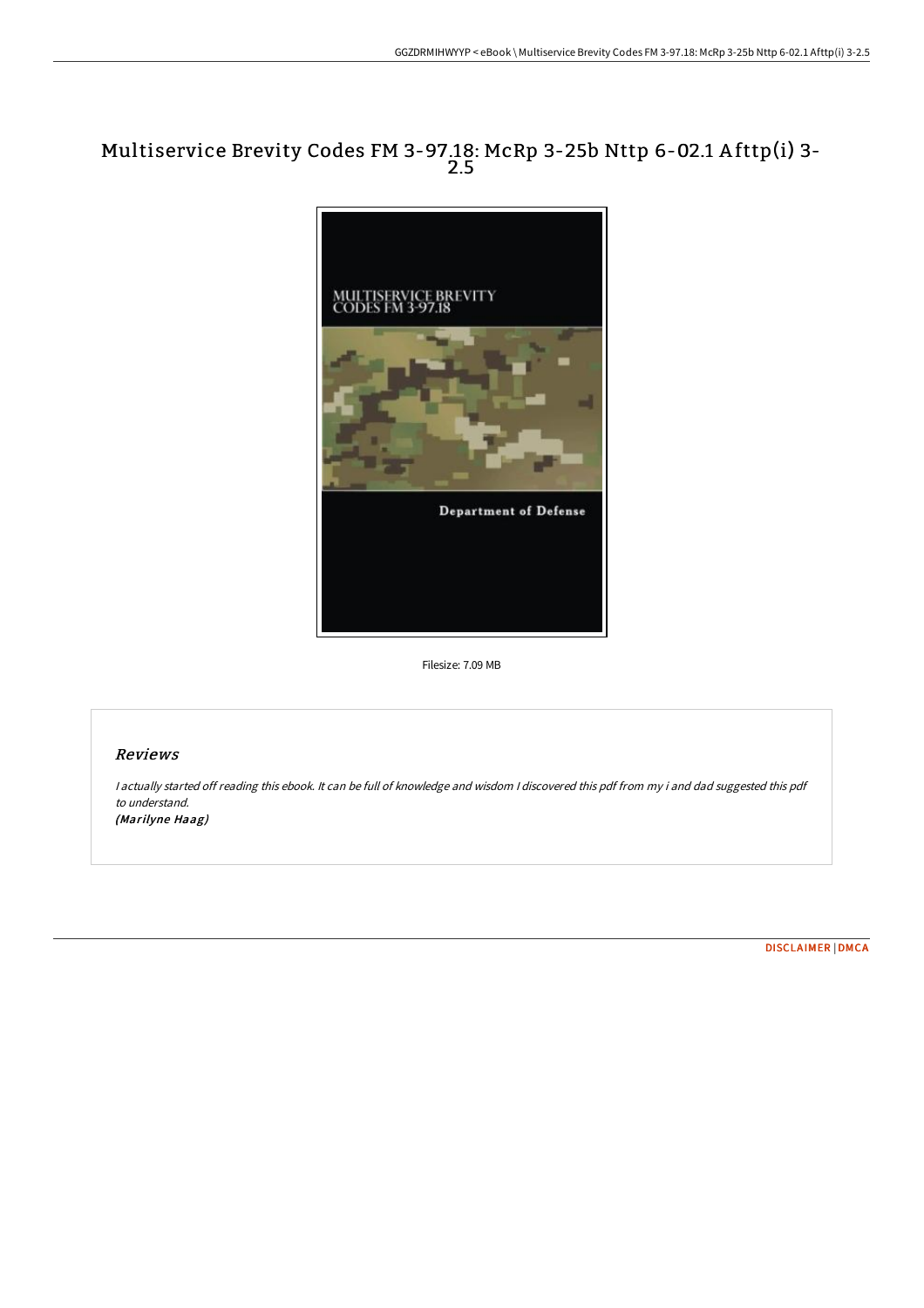## MULTISERVICE BREVITY CODES FM 3-97 .18: MCRP 3-25B NTTP 6-02.1 AFTTP(I) 3-2.5



Createspace Independent Publishing Platform, 2016. PAP. Condition: New. New Book. Shipped from US within 10 to 14 business days. THIS BOOK IS PRINTED ON DEMAND. Established seller since 2000.

 $_{\rm PDF}$ Read [Multiser](http://digilib.live/multiservice-brevity-codes-fm-3-97-18-mcrp-3-25b.html)vice Brevity Codes FM 3-97.18: McRp 3-25b Nttp 6-02.1 Afttp(i) 3-2.5 Online  $\blacksquare$ [Download](http://digilib.live/multiservice-brevity-codes-fm-3-97-18-mcrp-3-25b.html) PDF Multiservice Brevity Codes FM 3-97.18: McRp 3-25b Nttp 6-02.1 Afttp(i) 3-2.5